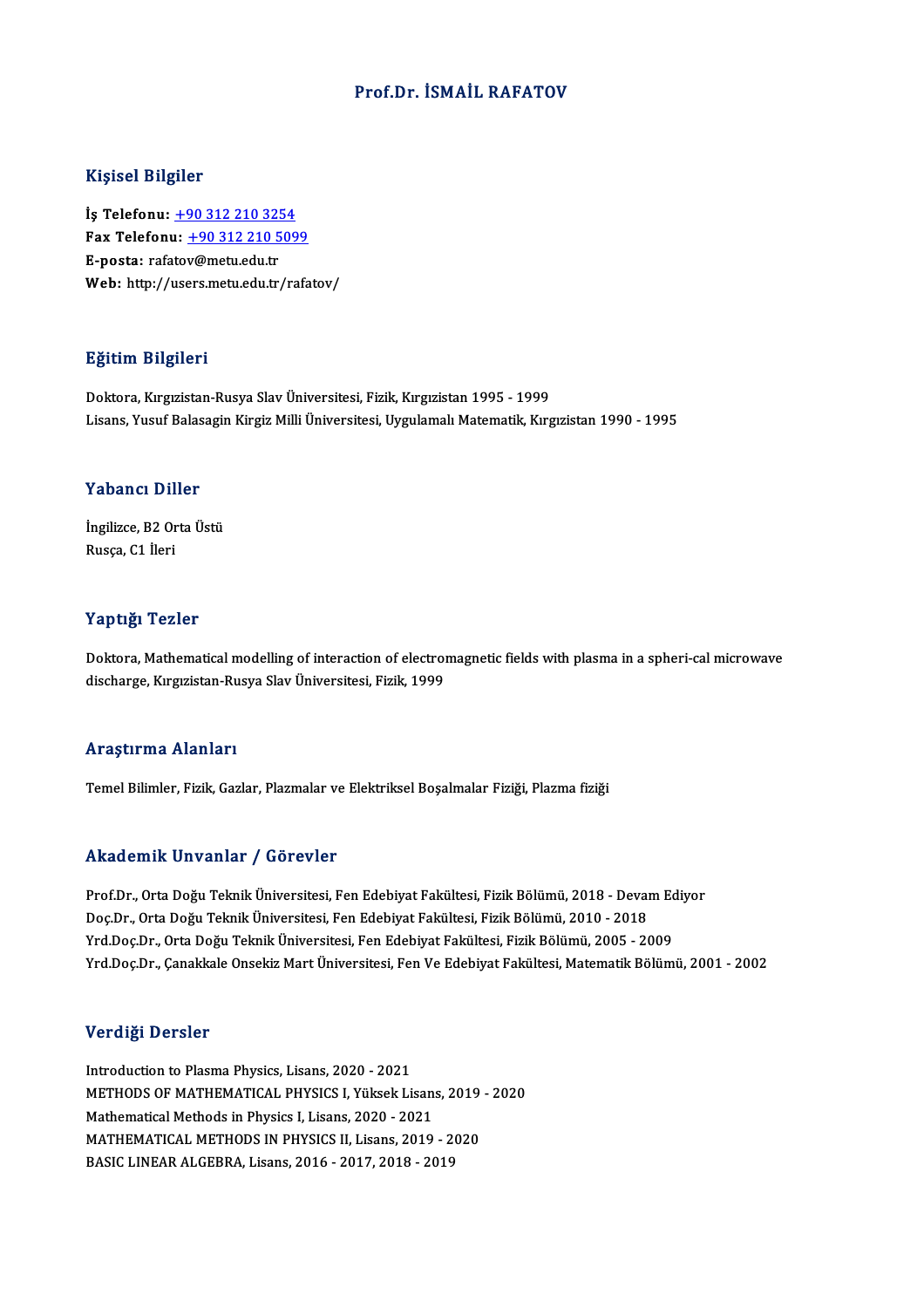## Yönetilen Tezler

Yönetilen Tezler<br>RAFATOV İ., Investigation of nonlinear oscillations in the gas discharge-semiconductor system: Effect of different fluid<br>modelling annreaches. Vülgek Lisans. G.YESU (Öğrensi), 2018 modelling approaches, Yüksek Lisans, C.YEŞİL(Öğrenci), 2018<br>modelling approaches, Yüksek Lisans, C.YEŞİL(Öğrenci), 2018<br>BAEATOV İ. Numerisel analysis of plasma propertise in the slo RAFATOV İ., Investigation of nonlinear oscillations in the gas discharge-semiconductor system: Effect of different fluid<br>modelling approaches, Yüksek Lisans, C.YEŞİL(Öğrenci), 2018<br>RAFATOV İ., Numerical analysis of plasma modelling approaches, Yüksek Lisans, C.YEŞİL(Öğrenci), 2018<br>RAFATOV İ., Numerical analysis of plasma properties in the glow disch<br>extended fluid models, Yüksek Lisans, K.KAYMAZLAR(Öğrenci), 2017<br>BAEATOV İ. Deriyation of th RAFATOV İ., Numerical analysis of plasma properties in the glow discharge: Accuracy and applicability of site<br>extended fluid models, Yüksek Lisans, K.KAYMAZLAR(Öğrenci), 2017<br>RAFATOV İ., Derivation of the parallel PIC/MCC extended fluid models, Yüksek Lisans, K.KAYMAZLAR(Öğrenci), 2017<br>RAFATOV İ., Derivation of the parallel PIC/MCC numerical code and its application to the kinetic analysis c<br>photoresonance plasma and the problem of identifi RAFATOV İ., Derivation of th<br>photoresonance plasma and<br>C.KUŞOĞLU(Öğrenci), 2017<br>KARASÖZEN B., BAEATOV İ. photoresonance plasma and the problem of identification of impurities within the PLES method, Doktora,<br>C.KUŞOĞLU(Öğrenci), 2017<br>KARASÖZEN B., RAFATOV İ., Numerical modelling of spatio-temporal patterns in a DC-driven gas d C.KUŞOĞLU(Öğrenci), 2017<br>KARASÖZEN B., RAFATOV İ., Numerical modelling of spatio-temp<br>semiconductor system, Yüksek Lisans, G.ÖZDEN(Öğrenci), 2015<br>ALEMDAROĞLU H. N., BAFATOV İ. Ona dimansisnal numarisal a KARASÖZEN B., RAFATOV İ., Numerical modelling of spatio-temporal patterns in a DC-driven gas discharge-<br>semiconductor system, Yüksek Lisans, G.ÖZDEN(Öğrenci), 2015<br>ALEMDAROĞLU H. N. , RAFATOV İ., One dimensional numerical semiconductor system, Yüksek Lisans, G.ÖZDEN(Öğrenci), 2015<br>ALEMDAROĞLU H. N. , RAFATOV İ., One dimensional numerical analysis of plasma properties in the discharge channel of<br>a Hall effect thruster, Yüksek Lisans, Ç.YÜNCÜ ALEMDAROĞLU H. N. , RAFATOV İ., One dimensional numerical analysis of plasma properties in the discharge channel<br>a Hall effect thruster, Yüksek Lisans, Ç.YÜNCÜLER(Öğrenci), 2014<br>RAFATOV İ., Simulation of glow discharge pla a Hall effect thruster, Yüksek Lisans, Ç.YÜNCÜLER(Öğrenci), 2014<br>RAFATOV İ., Simulation of glow discharge plasmas by using parallel particle in cell/Monte Carlo collisi<br>effects of number of super particles used in the simu RAFATOV İ., Simulation of glow discharge plasmas by using parallel particle in cell/Monte Carlo collision method: The<br>effects of number of super particles used in the simulations, Yüksek Lisans, E.ERDEN(Öğrenci), 2013<br>RAFA effects of number of super particles used in the simulations, Yüksek Lisan<br>RAFATOV İ., Numerical investigation of self-organization and stable burni<br>discharges in argon gas, Yüksek Lisans, E.EYLENCEOĞLU(Öğrenci), 2011<br>RAFA RAFATOV İ., Numerical investigation of self-organization and stable burning conditions of moderate pressure glow<br>discharges in argon gas, Yüksek Lisans, E.EYLENCEOĞLU(Öğrenci), 2011<br>RAFATOV İ., Numerical investigation of a discharges in argon gas, Yüksek Lisaı<br>RAFATOV İ., Numerical investigation<br>Lisans, E.KEMANECİ(Öğrenci), 2009

## JüriÜyelikleri

Doçentlik Sınavı, Doçentlik Sınavı, Orta Doğu Teknik Üniversitesi, Ekim, 2020

# Doçentik Sinavi, Doçentik Sinavi, Orta Doğu Teknik Oniversitesi, Ekim, 2020<br>SCI, SSCI ve AHCI İndekslerine Giren Dergilerde Yayınlanan Makaleler

- CI, SSCI ve AHCI İndekslerine Giren Dergilerde Yayınlanan Makaleler<br>I. Parametric study of coaxial dielectric barrier discharge in atmospheric pressure argon<br>Li H. Yuan C. Kudryaytay, A. Katingiagh, T. V., BAEATOV İ I. Parametric study of coaxial dielectric barrier discharge in atmospheric pressure argon<br>Li H., Yuan C., Kudryavtsev A., Katircioglu T.Y., RAFATOV İ. Parametric study of coaxial dielectric barrier discharge in atmos<br>Li H., Yuan C., Kudryavtsev A., Katircioglu T. Y. , RAFATOV İ.<br>PHYSICS OF PLASMAS, cilt.28, sa.11, 2021 (SCI İndekslerine Giren Dergi)<br>Analysis of paramatar
- II. Analysis of parameters of coaxial dielectric barrier discharges in argon flow at atmospheric pressure PHYSICS O<br>**Analysis**<br>pressure<br>Li H. Vuon Analysis of parameters of coaxial dielectric barrier discharges in argon flo<br>pressure<br>Li H., Yuan C., Kudryavtsev A., Astafiev A., Bogdanov E., Katircioglu T. Y. , RAFATOV İ.<br>JOUPMAL OF APPLIED PHYSICS silt 129, sa 15, 202

pressure<br>Li H., Yuan C., Kudryavtsev A., Astafiev A., Bogdanov E., Katircioglu T. Y. , RAFATOV İ.<br>JOURNAL OF APPLIED PHYSICS, cilt.129, sa.15, 2021 (SCI İndekslerine Giren Dergi)<br>Trangition from noriodia to chootis oscilla

Li H., Yuan C., Kudryavtsev A., Astafiev A., Bogdanov E., Katircioglu T. Y. , RAFATOV İ.<br>JOURNAL OF APPLIED PHYSICS, cilt.129, sa.15, 2021 (SCI İndekslerine Giren Dergi)<br>III. Transition from periodic to chaotic oscilla **JOURNAL OF APPLIED PHYSICS, cilt.129, sa.1**<br>**Transition from periodic to chaotic osc<br>Yuan C., YEŞİL C., Yao J., Zhou Z., RAFATOV İ.**<br>PLASMA SOURCES SCIENCE & TECHNOLOCY Transition from periodic to chaotic oscillations in a planar gas discharge-semicond<br>Yuan C., YEŞİL C., Yao J., Zhou Z., RAFATOV İ.<br>PLASMA SOURCES SCIENCE & TECHNOLOGY, cilt.29, sa.6, 2020 (SCI İndekslerine Giren Dergi)<br>Num IV. Yuan C., YEŞİL C., Yao J., Zhou Z., RAFATOV İ.<br>PLASMA SOURCES SCIENCE & TECHNOLOGY, cilt.29, sa.6, 2020 (SCI İndekslerine Giren Dergi)<br>IV. Numerical evidence of spontaneous division of dissipative solitons in a pla

PLASMA SOURCES SCIENCE & TECHNOLOGY, cilt.29, sa.6, 2020 (SCI Indekslerine Giren Dergi)<br>Numerical evidence of spontaneous division of dissipative solitons in a planar gas<br>semiconductor system<br>RAFATOV I. semiconductor system semiconductor system<br>RAFATOV İ.<br>PHYSICS OF PLASMAS, cilt.26, sa.9, 2019 (SCI İndekslerine Giren Dergi)<br>Transition from bomoganeous stationary to oscillating state in

RAFATOV İ.<br>PHYSICS OF PLASMAS, cilt.26, sa.9, 2019 (SCI İndekslerine Giren Dergi)<br>V. Transition from homogeneous stationary to oscillating state in planar gas discharge-semiconductor<br>system in pitrogen: Effect of fluid PHYSICS OF PLASMAS, cilt.26, sa.9, 2019 (SCI İndekslerine Girm<br>Transition from homogeneous stationary to oscillating<br>system in nitrogen: Effect of fluid modelling approach<br>RAFATOV İ. YESİL C **Transition from ho<br>system in nitrogen<br>RAFATOV İ., YEŞİL C.<br>puvsics OE PLASMA** system in nitrogen: Effect of fluid modelling approach<br>RAFATOV İ., YEŞİL C.<br>PHYSICS OF PLASMAS, cilt.25, sa.8, 2018 (SCI İndekslerine Giren Dergi)<br>PIC (MCC analysis of a photorosonance plasma sustained in a sc

- RAFATOV İ., YEŞİL C.<br>PHYSICS OF PLASMAS, cilt.25, sa.8, 2018 (SCI İndekslerine Giren Dergi)<br>VI. PIC/MCC analysis of a photoresonance plasma sustained in a sodium vapor<br>SARIKAYA C. K., RAFATOV İ., KUDRYAVTSEV A. A. PHYSICS OF PLASMAS, cilt.25, sa.8, 2018 (SCI Inde<br>PIC/MCC analysis of a photoresonance plasm<br>SARIKAYA C. K., RAFATOV İ., KUDRYAVTSEV A. A.<br>PHYSICS OF PLASMAS, silt.24, sa.8, 2017 (SCI Inde PIC/MCC analysis of a photoresonance plasma sustained in a sc<br>SARIKAYA C. K., RAFATOV İ., KUDRYAVTSEV A. A.<br>PHYSICS OF PLASMAS, cilt.24, sa.8, 2017 (SCI İndekslerine Giren Dergi)<br>An evidence of norjed develing bifureation
- VII. An evidence of period doubling bifurcation in a dc driven semiconductor-gas discharge plasma<br>MANSUROGLU D., UZUN-KAYMAK I. U., RAFATOV İ. PHYSICS OF PLASMAS, cilt.24, sa.8, 2017 (SCI İndek<br>An evidence of period doubling bifurcation i1<br>MANSUROGLU D., UZUN-KAYMAK I. U. , RAFATOV İ.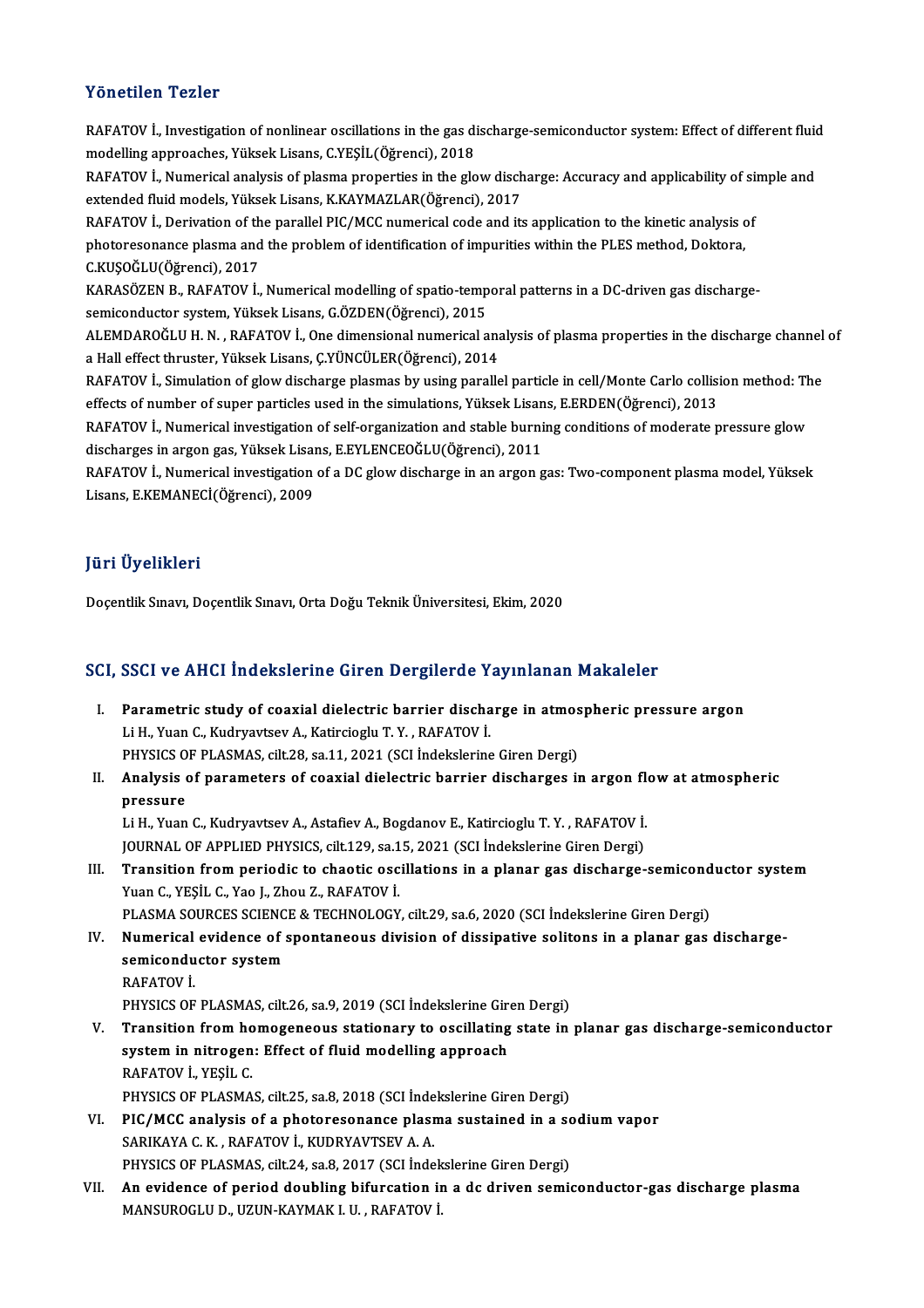- PHYSICS OF PLASMAS, cilt.24, sa.5, 2017 (SCI İndekslerine Giren Dergi)<br>Spectressenis study and numerisel simulation of low pressure VIII. Spectroscopic study and numerical simulation of low-pressure radio-frequency capacitive discharge<br>with argon downstream PHYSICS OF PLASMAS, cilt.24<br>Spectroscopic study and<br>with argon downstream<br>Tanieli M. BAEATOV L. Sebin Tanisli M., RAFATOV İ., Sahin N., Mertadam S., Demir S. with argon downstream<br>Tanisli M., RAFATOV İ., Sahin N., Mertadam S., Demir S.<br>CANADIAN JOURNAL OF PHYSICS, cilt.95, sa.2, ss.190-200, 2017 (SCI İndekslerine Giren Dergi)<br>Three dimensional numerical modelling of temneral an IX. Three-dimensional numerical modelling of temporal and spatial pattern formation in a dc-driven gas CANADIAN JOURNAL OF PHYSICS, cilt.<br>Three-dimensional numerical mod<br>discharge-semiconductor system<br>RAEATOV İ discharge-semiconductor system<br>RAFATOV İ. discharge-semiconductor system<br>RAFATOV İ.<br>PLASMA SOURCES SCIENCE & TECHNOLOGY, cilt.25, sa.6, 2016 (SCI İndekslerine Giren Dergi)<br>Multiple stationary filamentary states in a planar de driven ses discharge semisens RAFATOV İ.<br>PLASMA SOURCES SCIENCE & TECHNOLOGY, cilt.25, sa.6, 2016 (SCI İndekslerine Giren Dergi)<br>X. Multiple stationary filamentary states in a planar dc-driven gas discharge-semiconductor system<br>RAFATOV İ PLASMA SO<br>**Multiple st<br>RAFATOV İ.**<br>PHYSICS OF Multiple stationary filamentary states in a planar dc-driven gas of<br>RAFATOV İ.<br>PHYSICS OF PLASMAS, cilt.23, sa.12, 2016 (SCI İndekslerine Giren Dergi)<br>Particle in sell/Mante Carle sellision anelysis of the problem of . RAFATOV İ.<br>PHYSICS OF PLASMAS, cilt.23, sa.12, 2016 (SCI İndekslerine Giren Dergi)<br>XI. Particle in cell/Monte Carlo collision analysis of the problem of identification of impurities in the PHYSICS OF PLASMAS, cilt.23, sa.12, 2016 (SCI Indeksler<br>Particle in cell/Monte Carlo collision analysis of t<br>gas by the plasma electron spectroscopy method<br>SARIKANA C.K., PAEATOV L.KUDBYAVTSEV A.A. Particle in cell/Monte Carlo collision analysi<br>gas by the plasma electron spectroscopy me<br>SARIKAYA C.K., RAFATOV İ., KUDRYAVTSEV A.A.<br>puveics of PLASMAS silt 22, 82.6, 2016 (SCLInde SARIKAYA C. K., RAFATOV İ., KUDRYAVTSEV A. A.<br>PHYSICS OF PLASMAS, cilt.23, sa.6, 2016 (SCI İndekslerine Giren Dergi) SARIKAYA C. K. , RAFATOV İ., KUDRYAVTSEV A. A.<br>PHYSICS OF PLASMAS, cilt.23, sa.6, 2016 (SCI İndekslerine Giren Dergi)<br>XII. Two-dimensional hybrid Monte Carlo-fluid modelling of dc glow discharges: Comparison with fluid PHYSICS OF PLASMAS, cilt.23, sa.6, 20<br>Two-dimensional hybrid Monte C<br>models, reliability, and accuracy<br>EVI ENCEOCLUE BAEATOV L. KUDP Two-dimensional hybrid Monte Carlo-fluid me<br>models, reliability, and accuracy<br>EYLENCEOGLU E., RAFATOV İ., KUDRYAVTSEV A. A.<br>PHYSICS OF PLASMAS, silt 22, 201-2015 (SCLİndeki models, reliability, and accuracy<br>EYLENCEOGLU E., RAFATOV İ., KUDRYAVTSEV A. A.<br>PHYSICS OF PLASMAS, cilt.22, sa.1, 2015 (SCI İndekslerine Giren Dergi)<br>Eytension of anatiatemneral shaqe in slavy disebarge semisend EYLENCEOGLU E., RAFATOV İ., KUDRYAVTSEV A. A.<br>PHYSICS OF PLASMAS, cilt.22, sa.1, 2015 (SCI İndekslerine Giren Dergi)<br>XIII. Extension of spatiotemporal chaos in glow discharge-semiconductor systems<br>AKHMET M., RAFATOV İ., FE PHYSICS OF PLASMAS, cilt.22, sa.1, i<br>Extension of spatiotemporal ch<br>AKHMET M., RAFATOV İ., FEN M. O.<br>CHAOS, silt.24, sa.4, 2014, (SCL Indel Extension of spatiotemporal chaos in glow discha:<br>AKHMET M., RAFATOV İ., FEN M. O.<br>CHAOS, cilt.24, sa.4, 2014 (SCI İndekslerine Giren Dergi)<br>Particle in Cell/Mente Carle Cellisian Method for
- AKHMET M., RAFATOV İ., FEN M. O.<br>CHAOS, cilt.24, sa.4, 2014 (SCI İndekslerine Giren Dergi)<br>XIV. Particle in Cell/Monte Carlo Collision Method for Simulation of RF Glow Discharges: Effect of Super<br>Particle Weighting CHAOS, cilt.24, sa.4, 2<br>Particle in Cell/Mo<br>Particle Weighting Particle in Cell/Mon<br>Particle Weighting<br>ERDEN E., RAFATOVİ.<br>CONTPIPUTIONS TO P Particle Weighting<br>ERDEN E., RAFATOV İ.<br>CONTRIBUTIONS TO PLASMA PHYSICS, cilt.54, sa.7, ss.626-634, 2014 (SCI İndekslerine Giren Dergi)<br>Asseunt of naplasal ienization by fast electrons in the fluid models of a direct surre
	-

ERDEN E., RAFATOV İ.<br>CONTRIBUTIONS TO PLASMA PHYSICS, cilt.54, sa.7, ss.626-634, 2014 (SCI İndekslerine Giren Dergi)<br>XV. Account of nonlocal ionization by fast electrons in the fluid models of a direct current glow<br>dischar

# CONTRIBUT<br>Account of<br>discharge<br>BAEATOV İ

RAFATOVİ.,BOGDANOVE.A. ,KUDRYAVTSEVA.A.

PHYSICS OF PLASMAS, cilt.19, sa.9, 2012 (SCI İndekslerine Giren Dergi)

RAFATOV İ., BOGDANOV E. A. , KUDRYAVTSEV A. A.<br>PHYSICS OF PLASMAS, cilt.19, sa.9, 2012 (SCI İndekslerine Giren Dergi)<br>XVI. On the accuracy and reliability of different fluid models of the direct current glow discharge<br>RAFA PHYSICS OF PLASMAS, cilt.19, sa.9, 2012 (SCI İndek<br>On the accuracy and reliability of different flu<br>RAFATOV İ., BOGDANOV E. A. , KUDRYAVTSEV A. A.<br>PHYSICS OF PLASMAS, silt.19, sa.2, 2012 (SCI İndek On the accuracy and reliability of different fluid models of the contraction of the contraction of the series of PLASMAS, cilt.19, sa.3, 2012 (SCI Indekslerine Giren Dergi) RAFATOV İ., BOGDANOV E. A. , KUDRYAVTSEV A. A.<br>PHYSICS OF PLASMAS, cilt.19, sa.3, 2012 (SCI İndekslerine Giren Dergi)<br>XVII. Effect of focusing geometry on the continuous optical discharge properties<br>Pefstov I.

# PHYSICS<br>**Effect of**<br>Rafatov I.<br>PHYSICS I Effect of focusing geometry on the continuous optical discharge properties<br>Rafatov I.<br>PHYSICS LETTERS A, cilt.373, sa.37, ss.3336-3341, 2009 (SCI İndekslerine Giren Dergi)<br>Padiative gas dunamis model of a sontinuous optica

# Rafatov I.<br>PHYSICS LETTERS A, cilt.373, sa.37, ss.3336-3341, 2009 (SCI İndekslerine Giren Dergi)<br>XVIII. Radiative gas-dynamic model of a continuous optical discharge in a gravitational field: quasi-optical<br>ARREQUINE: a PHYSICS LETTER<br>Radiative gas-d<br>approximation<br><sup>Rofotov I</sup> Radiative<br>approxin<br>Rafatov I.<br>IOUPMAI approximation<br>Rafatov I.<br>JOURNAL OF PHYSICS D-APPLIED PHYSICS, cilt.42, sa.15, 2009 (SCI İndekslerine Giren Dergi)<br>Modelling of a sentinuous entisel disebarge stabilized by a gas flow in quasi entise

# Rafatov I.<br>JOURNAL OF PHYSICS D-APPLIED PHYSICS, cilt.42, sa.15, 2009 (SCI İndekslerine Giren Dergi)<br>XIX. Modelling of a continuous optical discharge stabilized by a gas flow in quasi-optical approximation<br>RAEATOV İ. YENİE **JOURNAL OF PHYSICS D-APPLIED PHYSICS, cil<br>Modelling of a continuous optical discha:<br>RAFATOV İ., YEDİERLER B., KULUMBAEV E. B.<br>JOUPMAL OF PHYSICS D. APPLIED PHYSICS, cil** Modelling of a continuous optical discharge stabilized by a gas flow in quasi-optic<br>RAFATOV İ., YEDİERLER B., KULUMBAEV E. B.<br>JOURNAL OF PHYSICS D-APPLIED PHYSICS, cilt.42, sa.5, 2009 (SCI İndekslerine Giren Dergi)<br>Spatist

JOURNAL OF PHYSICS D-APPLIED PHYSICS, cilt.42, sa.5, 2009 (SCI Indekslerine Giren Dergi)

# RAFATOV İ., YEDİERLER B., KULUMBAEV E. B.<br>JOURNAL OF PHYSICS D-APPLIED PHYSICS, cilt.42, sa.5, 2009 (SCI İndekslerine Giren Dergi)<br>XX. Spatiotemporal patterns in a dc semiconductor-gas-discharge system: Stability analysis numerical solutions<br>Rafatov I. R., SIJACIC D. D., EBERT U.<br>PHYSICAL REVIEW E, cilt.76, sa.3, 2007 (SCI İndekslerine Giren Dergi)<br>Modelling of non uniform DC driven glow diasharga in argon.

Rafatov I.R. ,SIJACICD.D. ,EBERTU.

Rafatov I. R., SIJACIC D. D., EBERT U.<br>PHYSICAL REVIEW E, cilt.76, sa.3, 2007 (SCI İndekslerine Giren Dergi)<br>XXI. Modelling of non-uniform DC driven glow discharge in argon gas PHYSICAL REVIEW E, cilt.76, sa.3, 200<br>Modelling of non-uniform DC dri<br>Rafatov I. R., AKBAR D., BILIKMEN S. Modelling of non-uniform DC driven glow discharge in argon gas<br>Rafatov I. R., AKBAR D., BILIKMEN S.<br>PHYSICS LETTERS A, cilt.367, ss.114-119, 2007 (SCI İndekslerine Giren Dergi)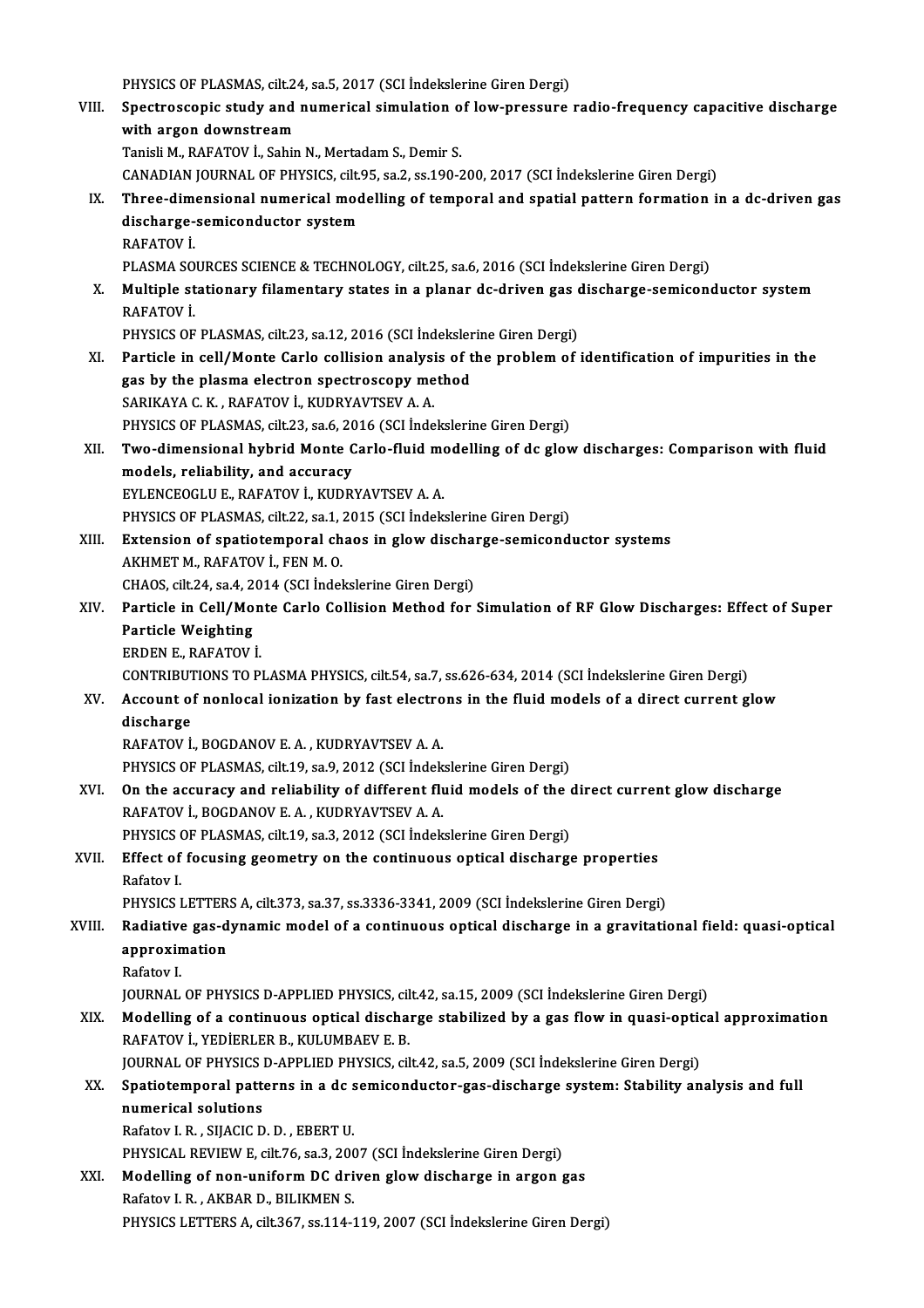| XXII.   | On modelling of microwave heating of a ceramic material                                                                  |
|---------|--------------------------------------------------------------------------------------------------------------------------|
|         | KOZLOV P. V., Rafatov I. R., KULUMBAEV E. B., LELEVKIN V. M.                                                             |
|         | JOURNAL OF PHYSICS D-APPLIED PHYSICS, cilt.40, sa.9, ss.2927-2935, 2007 (SCI Indekslerine Giren Dergi)                   |
| XXIII.  | On the modelling of a nonequilibrium spherical microwave discharge at atmospheric pressure<br>Rafatov I.R.               |
|         | CONTRIBUTIONS TO PLASMA PHYSICS, cilt.47, sa.3, ss.139-146, 2007 (SCI İndekslerine Giren Dergi)                          |
| XXIV.   | Self-consistent model of thermal and ionization non-equilibrium spherical microwave discharge<br>Rafatov I., LELEVKIN V. |
|         | JOURNAL OF PHYSICS D-APPLIED PHYSICS, cilt.38, sa.13, ss.2227-2236, 2005 (SCI Indekslerine Giren Dergi)                  |
| XXV.    | Oscillations in dc driven barrier discharges: Numerical solutions, stability analysis, and phase                         |
|         | diagram                                                                                                                  |
|         | SIJACIC D., EBERT U., Rafatov I.                                                                                         |
|         | PHYSICAL REVIEW E, cilt.71, sa.6, 2005 (SCI İndekslerine Giren Dergi)                                                    |
| XXVI.   | Modelling of a nonequilibrium spherical electric discharge under higher modes of incident                                |
|         | microwaves                                                                                                               |
|         | Rafatov I., CAKIR S                                                                                                      |
|         | PHYSICS LETTERS A, cilt 338, ss 353-365, 2005 (SCI Indekslerine Giren Dergi)                                             |
| XXVII.  | Modelling of a spherical electric discharge at atmospheric pressure under higher modes of incident                       |
|         | microwaves                                                                                                               |
|         | Rafatov I., KOZLOV P., LELEVKIN V.                                                                                       |
|         | CONTRIBUTIONS TO PLASMA PHYSICS, cilt.45, sa.2, ss.139-154, 2005 (SCI Indekslerine Giren Dergi)                          |
| XXVIII. | Period doubling cascade in glow discharges: Local versus global differential conductivity                                |
|         | SIJACIC D., EBERT U., Rafatov I.                                                                                         |
|         | PHYSICAL REVIEW E, cilt.70, sa.5, 2004 (SCI Indekslerine Giren Dergi)                                                    |
| XXIX.   | Self-consistent model of non-equilibrium spherical microwave discharge<br>Rafatov I, LELEVKIN V.                         |
|         | JOURNAL OF PHYSICS D-APPLIED PHYSICS, cilt.37, sa.20, ss.2876-2885, 2004 (SCI İndekslerine Giren Dergi)                  |

## Diğer Dergilerde Yayınlanan Makaleler

Iger Dergilerde Yayınlanan Makaleler<br>I. One-dimensional fluid and hybrid numerical analysis of the plasma properties in the discharge<br>shannal of a Hall thuustar Channel of a Hall thruster<br>Channel of a Hall thruster<br>VINCULER C. BAEATOV L. Ub **One-dimensional fluid and hybrich<br>channel of a Hall thruster<br>YUNCULER C., RAFATOV İ., Ulusen D.<br>TURKISH JOURNAL OF BUYSICS silt 4** channel of a Hall thruster<br>YUNCULER C., RAFATOV İ., Ulusen D.<br>TURKISH JOURNAL OF PHYSICS, cilt.42, sa.6, ss.649-658, 2018 (ESCI İndekslerine Giren Dergi) YUNCULER C., RAFATOV İ., Ulusen D.<br>TURKISH JOURNAL OF PHYSICS, cilt.42, sa.6, ss.649-658, 2018 (ESCI İndekslerine Giren Dergi)<br>II. VALIDATION OF THE PARTICLE IN CELL MONTE CARLO COLLISION NUMERICAL CODE FOR THE RF<br>DISC

# TURKISH JOURNAL OF PHYSI<br><mark>VALIDATION OF THE PAR'</mark><br>DISCHARGE SIMULATION<br>KUSOČIJI SABIKAVA C. PAEA VALIDATION OF THE PARTICLE IN CELL<br>DISCHARGE SIMULATION<br>KUŞOĞLU SARIKAYA C., RAFATOV İ., ÇAKIR S.<br>Palkan Physics Latters, gilt 24, ss.26, 47, 2016 BISCHARGE SIMULATION<br>KUŞOĞLU SARIKAYA C., RAFATOV İ., ÇAKIR S.<br>Balkan Physics Letters, cilt.24, ss.36-47, 2016 (Diğer Kurumların Hakemli Dergileri)

# KUŞOĞLU SARIKAYA C., RAFATOV İ., ÇAKIR S.<br>Balkan Physics Letters, cilt.24, ss.36-47, 2016 (Diğer Kurumların Hakemli Dergileri)<br>III. Difference schemes for the class of singularly perturbed boundary value problems<br>Skkya Balkan Physics Letters, c<br>Difference schemes fo<br>Sklyar S. N. , RAFATOV İ.<br>Annlied Numerical Analy

Difference schemes for the class of singularly perturbed boundary value problems<br>Sklyar S. N. , RAFATOV İ.<br>Applied Numerical Analysis & Computational Mathematics, cilt.1, sa.1, ss.223-230, 2004 (Diğer Kurumların Hakemli Sklyar S. N<br>Applied Nu<br>Dergileri)

# Dergileri)<br>Kitap & Kitap Bölümleri

itap & Kitap Bölümleri<br>I. Introduction to Simulation Methods for Gas Discharge Plasmas rafatov İ., Kudryavtsev<br>Rafatov İ., Kudryavtsev A.<br>Institute of Physics Public I<mark>ntroduction to Simulation Methods for Gas</mark><br>Rafatov İ., Kudryavtsev A.<br>Institute of Physics Publishing (IOP) , Bristol, 2020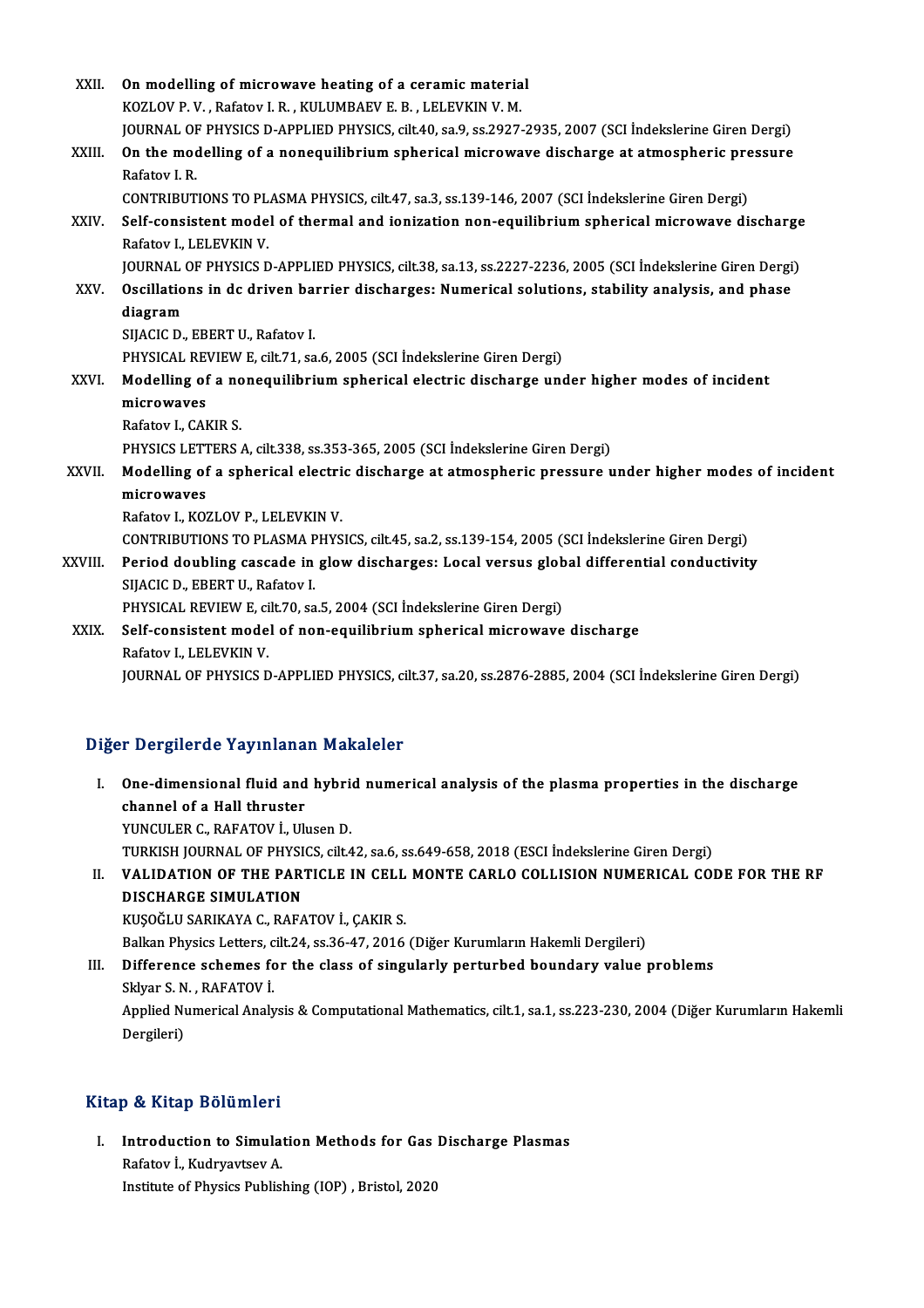# Hakemli Kongre / Sempozyum Bildiri Kitaplarında Yer Alan Yayınlar

akemli Kongre / Sempozyum Bildiri Kitaplarında Yer Alan Yayınlar<br>I. Transition to Chaos in Planar Gas Discharge-Semiconductor System in Nitrogen: Effect of Fluid<br>Medelling Appreash Man Rongrey Sonn<br>Transition to Chaos<br>Modelling Approach<br>VESU C. BAEATOV İ Modelling Approach<br>YEŞİL C., RAFATOV İ. Computational Science and Engineering Conference BEYOND 2019, Ankara, Türkiye, 2 - 11 Eylül 2019, ss.61 YEŞİL C., RAFATOV İ.<br>Computational Science and Engineering Conference BEYOND 2019, Ankara, Türkiye, 2<br>II. Plasma physics research at METU and other research institutions in Turkey<br>RAFATOV İ. Computation<br>Plasma phy<br>RAFATOV İ. Plasma physics research at METU and other research institutions in Turkey<br>RAFATOV İ.<br>Symposium on Plasma Physics and Fusion Energy, American University of Beirut, Beyrut, Lübnan, 07 Kasım 2017<br>Inconnectrion of the electron RAFATOV İ.<br>I. Symposium on Plasma Physics and Fusion Energy, American University of Beirut, Beyrut, Lübnan, 07 Kasım 20<br>III. Incorporation of the electron energy equation into the hybrid Monte Carlo fluid model for glow<br>di Symposium on Plasma Physics and Fusion Energy, American Uncorporation of the electron energy equation into the<br>discharge the applicability and reliability of the model<br>EVI ENCEOČLU E, RAEATOV L, Webwayteey A Incorporation of the electron energy equention.<br>Alischarge the applicability and reliability<br>EYLENCEOĞLU E., RAFATOV İ., Kudryavtsev A. discharge the applicability and reliability of the model<br>EYLENCEOĞLU E., RAFATOV İ., Kudryavtsev A.<br>69th Annual Gaseous Electronics Conference, Bochum, Almanya, 10 - 14 Ekim 2016, cilt.61 EYLENCEOĞLU E., RAFATOV İ., Kudryavtsev A.<br>69th Annual Gaseous Electronics Conference, Bochum, Almanya, 10 - 14 Ekim 2016, cilt.61<br>IV. Particle in Cell Monte Carlo Collision Analysis of the Problem of Identification of 69th Annual Gaseous Electronics Conference, Bochum, A<br>Particle in Cell Monte Carlo Collision Analysis of t<br>within the Plasma Electron Spectroscopy Method<br>KUSOČU I SARIKANA C. BAEATOV L. Kudruartsey A Particle in Cell Monte Carlo Collision Analysis<br>within the Plasma Electron Spectroscopy Meth<br>KUŞOĞLU SARIKAYA C., RAFATOV İ., Kudryavtsev A.<br>60th Annual Cassous Electroniss Conforense Boshu within the Plasma Electron Spectroscopy Method<br>KUŞOĞLU SARIKAYA C., RAFATOV İ., Kudryavtsev A.<br>69th Annual Gaseous Electronics Conference, Bochum, Almanya, 10 - 14 Ekim 2016, cilt.61 KUŞOĞLU SARIKAYA C., RAFATOV İ., Kudryavtsev A.<br>69th Annual Gaseous Electronics Conference, Bochum, Almanya, 10 - 14 Ekim 2016, cilt.61<br>V. ARC DISCHARGE SIMULATIONS FOR MAGNETOPLASMADYNAMIC THRUSTER WITH HOLLOW 69th Annua<br>ARC DISCH<br>CATHODE<br>Eliseou S. S. ARC DISCHARGE SIMULATIONS FOR MAGNETOPLASMA<mark>.</mark><br>CATHODE<br>Eliseev S., Saifutdinov A., Kudryavtsev A., ÇAKIR S., RAFATOV İ.<br>VIII International Conference on Plasma Physics and Plasma T. CATHODE<br>Eliseev S., Saifutdinov A., Kudryavtsev A., ÇAKIR S., RAFATOV İ.<br>VIII International Conference on Plasma Physics and Plasma Technology (PPPT-8), Minsk, Belarus, 14 - 18 Eylül<br>2015 Eliseev S., Saifutdinov A., Kudryavtsev A., CAKIR S., RAFATOV İ. VIII International Conference on Plasma Physics and Plasma Technology (PPPT-8), Minsk, Belarus, 14 - 18<br>2015<br>VI. NUMERICAL ANALYSIS OF FORMATION OF HEXAGONAL ANDBAND STRUCTURES IN THE GAS 2015<br>NUMERICAL ANALYSIS OF FORMATION<br>DISCHARGE SEMICONDUCTORSYSTEM<br>RAFATOV İ NUMERICA<br>DISCHARG<br>RAFATOV İ. DISCHARGE SEMICONDUCTORSYSTEM<br>RAFATOV İ.<br>VIII International Conference on Plasma Physics and Plasma Technology (PPPT-8), Minsk, Belarus, 14 - 18 Eylül<br>2015 RAFA'<br>VIII In<br>2015<br>Studu VIII International Conference on Plasma Physics and Plasma Technology (PPPT-8), Minsk, Belarus, 1.<br>2015<br>VII. Study of Self organization and Current Filamentation in the Glow Gas Discharge System 2015<br>VII. Study of Self organization and Current Filamentation in the Glow Gas Discharge System<br>RAFATOV İ., ÇAKIR S. Study of Self organization and Current Filamentation in the Glow Gas Discharge System<br>RAFATOV İ., ÇAKIR S.<br>International Workshop "Nonlinear Photonics: Theory, Materials, Applications"!, Sankt-Peterburg, Rusya, 29<br>Hariran, RAFATOV İ., ÇAKIR S.<br>International Workshop "Nonlinea<br>Haziran - 02 Temmuz 2015, ss.21<br>Donsity Gradiont Instability in International Workshop "Nonlinear Photonics: The<br>Haziran - 02 Temmuz 2015, ss.21<br>VIII. Density Gradient Instability in Hall Thrusters<br>CAKIR S. RAEATOV İ Haziran - 02 Temmuz<br>Density Gradient Ir<br>ÇAKIR S., RAFATOV İ.<br>International Werkeb Density Gradient Instability in Hall Thrusters<br>ÇAKIR S., RAFATOV İ.<br>International Workshop "Nonlinear Photonics: Theory, Materials, Applications", Sankt-Peterburg, Rusya, 29<br>Hariran, .03 Temmur 2015, ss.20. CAKIR S., RAFATOV İ.<br>International Workshop "Nonlinez<br>Haziran - 02 Temmuz 2015, ss.20<br>VALIDATION AND BABALLEL'İ International Workshop "Nonlinear Photonics: Theory, Materials, Applications", Sankt-Peterburg, Rusya, 2<br>Haziran - 02 Temmuz 2015, ss.20<br>IX. VALIDATION AND PARALLELIZATION OF THE PARTICLE IN CELL/MONTE CARLO COLLISION<br>NUME Haziran - 02 Temmuz 2015, ss.20<br>VALIDATION AND PARALLELIZATION OF THE PARTICLE IN<br>NUMERICAL CODE FOR THE RF DISCHARGE SIMULATIONS<br>SARIKAVA C.K., PAEATOV L.CAKIR S VALIDATION AND PARALLELIZAT<br>NUMERICAL CODE FOR THE RF DI<br>SARIKAYA C. K. , RAFATOV İ., ÇAKIR S.<br>JEEE International Conference on Plac NUMERICAL CODE FOR THE RF DISCHARGE SIMULATIONS<br>SARIKAYA C. K., RAFATOV İ., ÇAKIR S.<br>IEEE International Conference on Plasma Sciences (ICOPS), Belek, Türkiye, 24 - 28 Mayıs 2015 SARIKAYA C. K., RAFATOV İ., ÇAKIR S.<br>IEEE International Conference on Plasma Sciences (ICOPS), Belek, Türkiye, 24 - 28 Mayıs 2015<br>X. 3D numerical model for a temporal and spatial pattern formation in a dc glow discharge<br>co **IEEE International Confere**<br>3D numerical model for<br>semiconductor system<br>RAEATOV i 3D numeri<br>semicondu<br>RAFATOV İ.<br>The YYU Ew semiconductor system<br>RAFATOV İ.<br>The XXII Europhysics Conference on Atomic and Molecular Physics of Ionized Gases (ESCAMPIG, Greifswald,<br>Almanya 15 - 19 Temmus 2014, cs 452, 454 RAFATOV İ.<br>The XXII Europhysics Conference on Atomic<br>Almanya, 15 - 19 Temmuz 2014, ss.453-454<br>Three dimensianal numerisal modelline The XXII Europhysics Conference on Atomic and Molecular Physics of Ionized Gases (ESCAMPIG, Greifswald,<br>Almanya, 15 - 19 Temmuz 2014, ss.453-454<br>XI. Three dimensional numerical modelling of structure formation in the plasm Almanya, 1!<br>Three dim<br>discharge<br>PAEATOV i Three dime<br>discharge<br>RAFATOV İ. discharge<br>RAFATOV İ.<br>International Conference on Physics of Low Temperature Plasma, Kazan, Rusya, 20 - 23 Mayıs 2014 RAFATOV İ.<br>International Conference on Physics of Low Temperature Plasma, K.<br>XII. Investigation of pattern formation in planar gas discharges<br>ITTIN KAYMAKİ Ü. PAFATOV İ. International Conference on Phys<br>Investigation of pattern form<br>UZUN KAYMAK İ. Ü. , RAFATOV İ.<br>IMERS International Middle Fest

UZUN KAYMAK İ. Ü. , RAFATOV İ.<br>IMEPS International Middle East Conference on Plasma Science, Antalya, Türkiye, 23 - 25 Nisan 2014